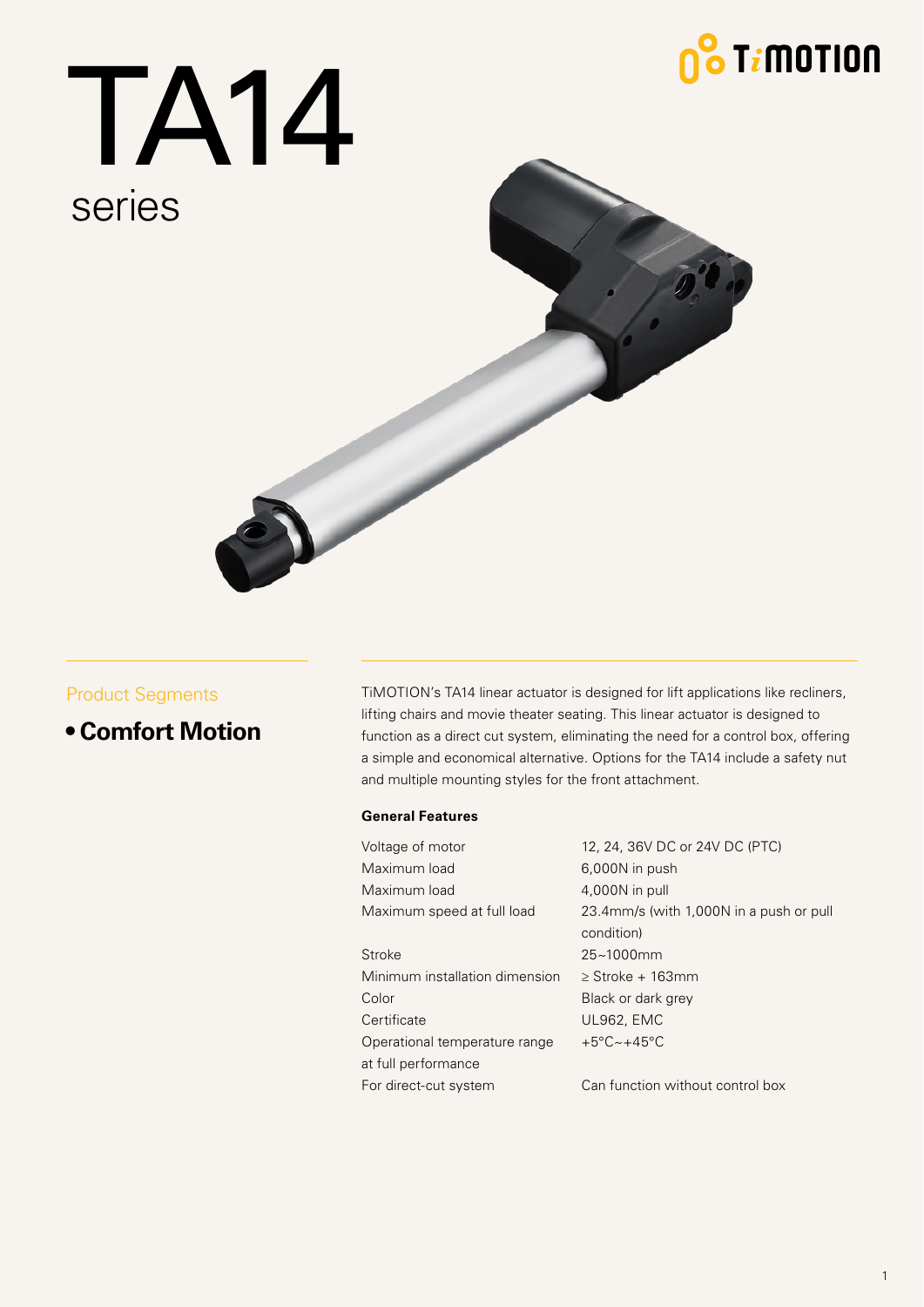# series **TA14**

#### **Drawing**

Standard Dimensions (mm)



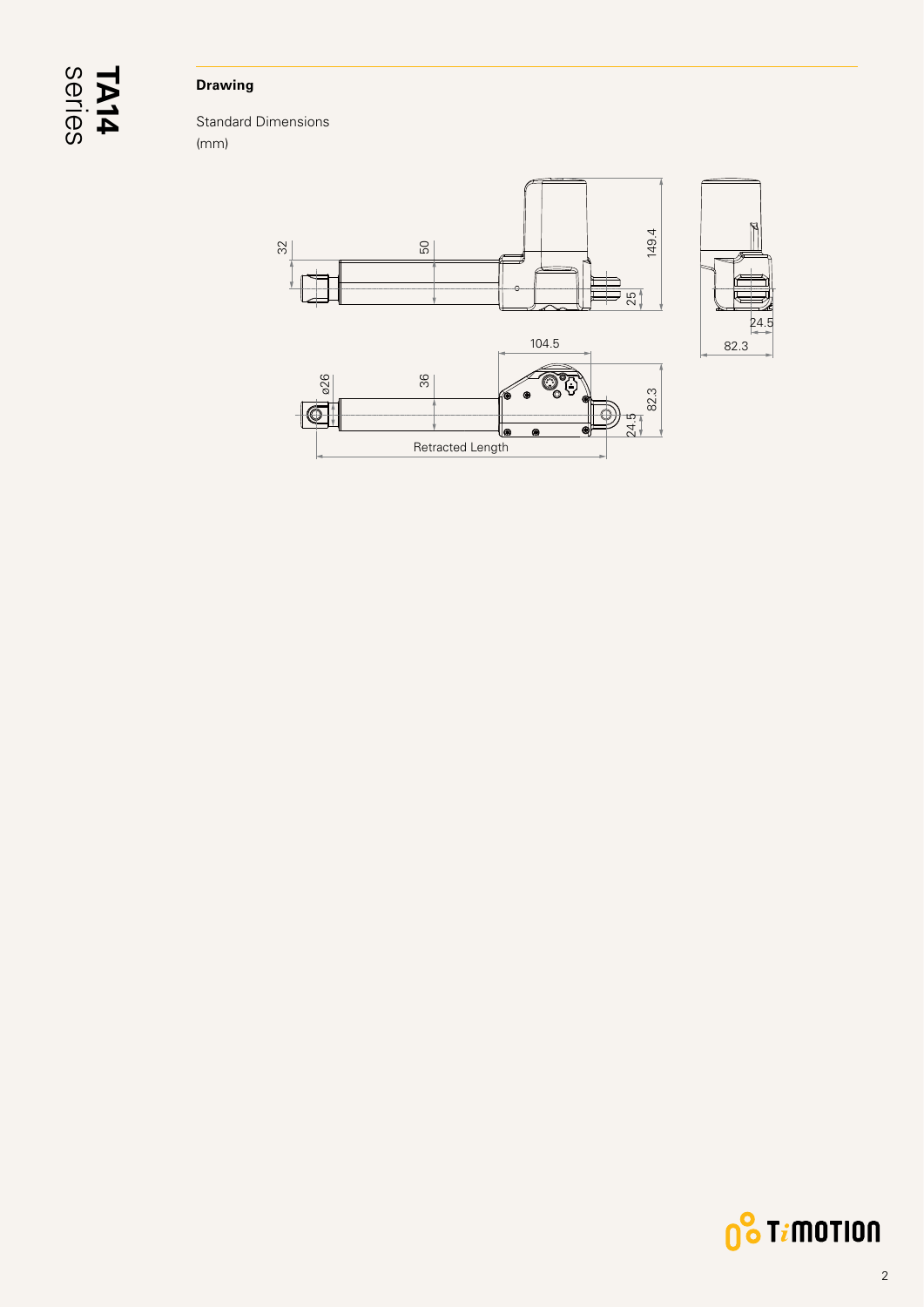<span id="page-2-0"></span>

| <b>Load and Speed</b> |                                       |      |              |                            |                     |                      |                     |
|-----------------------|---------------------------------------|------|--------------|----------------------------|---------------------|----------------------|---------------------|
| <b>CODE</b>           | Load(N)                               |      | Self Locking | <b>Typical Current (A)</b> |                     | Typical Speed (mm/s) |                     |
|                       | Push                                  | Pull | Force (N)    | No Load<br>32V DC          | With Load<br>24V DC | No Load<br>32V DC    | With Load<br>24V DC |
|                       | Motor Speed (2600RPM, Duty Cycle 10%) |      |              |                            |                     |                      |                     |
| C                     | 5000                                  | 4000 | 5000         | 0.8                        | 3.5                 | 8.0                  | 4.1                 |
| D                     | 6000                                  | 4000 | 6000         | 0.8                        | 3.5                 | 6.0                  | 3.1                 |
| F                     | 2500                                  | 2500 | 2500         | 0.8                        | 3.2                 | 15.9                 | 8.3                 |
| G                     | 2000                                  | 2000 | 2000         | 0.8                        | 2.8                 | 21.4                 | 12.1                |
| H                     | 1000                                  | 1000 | 1000         | 0.8                        | 2.1                 | 32.1                 | 19.1                |
| J                     | 3500                                  | 3500 | 3500         | 0.8                        | 3.6                 | 11.9                 | 6.0                 |
|                       | Motor Speed (3400RPM, Duty Cycle 10%) |      |              |                            |                     |                      |                     |
| L                     | 6000                                  | 4000 | 6000         | 1.0                        | 4.2                 | 7.3                  | 4.1                 |
| N                     | 2500                                  | 2500 | 2500         | 1.0                        | 4.1                 | 19.4                 | 11.1                |
| 0                     | 2000                                  | 2000 | 2000         | 1.0                        | 4.0                 | 26.1                 | 14.9                |
| P                     | 1000                                  | 1000 | 1000         | 1.0                        | 3.0                 | 39.0                 | 23.4                |
| $\mathbf{a}$          | 3500                                  | 3500 | 3500         | 1.0                        | 4.6                 | 14.5                 | 7.9                 |
| T                     | 5000                                  | 4000 | 5000         | 1.0                        | 4.2                 | 9.8                  | 5.4                 |
|                       | Motor Speed (3800RPM, Duty Cycle 10%) |      |              |                            |                     |                      |                     |
| U                     | 5000                                  | 4000 | 5000         | 1.2                        | 4.7                 | 11.3                 | 6.6                 |
| W                     | 2500                                  | 2500 | 2500         | 1.2                        | 4.6                 | 23.0                 | 13.4                |

#### **Note**

**1** Please refer to the approved drawing for the final authentic value.

**2** This self-locking force level is reached only when a short circuit is applied on the terminals of the motor. All the TiMOTION control boxes have this feature built-in.

**Z** 3500 3500 3500 1.2 5.3 16.8 9.8

**3** The current & speed in table are tested with 24V DC motor. With a 12V DC motor, the current is approximately twice the current measured in 24V DC. With a 36V DC motor, the current is approximately two-thirds the current measured in 24V DC. Speed will be similar for all the voltages.

- **4** The current & speed in table are tested when the actuator is extending under push load.
- **5** The current & speed in table and diagram are tested with TiMOTION control boxes, and there will be around 10% tolerance depending on different models of the control box. (Under no load condition, the voltage is around 32V DC. At rated load, the voltage output will be around 24V DC)
- **6** Standard stroke: Min. ≥ 25mm, Max. please refer to below table.

| CODE          | Load(N) | Max Stroke (mm) |
|---------------|---------|-----------------|
| D. L          | $=6000$ | 600             |
| <b>Others</b> | < 6000  | 1000            |

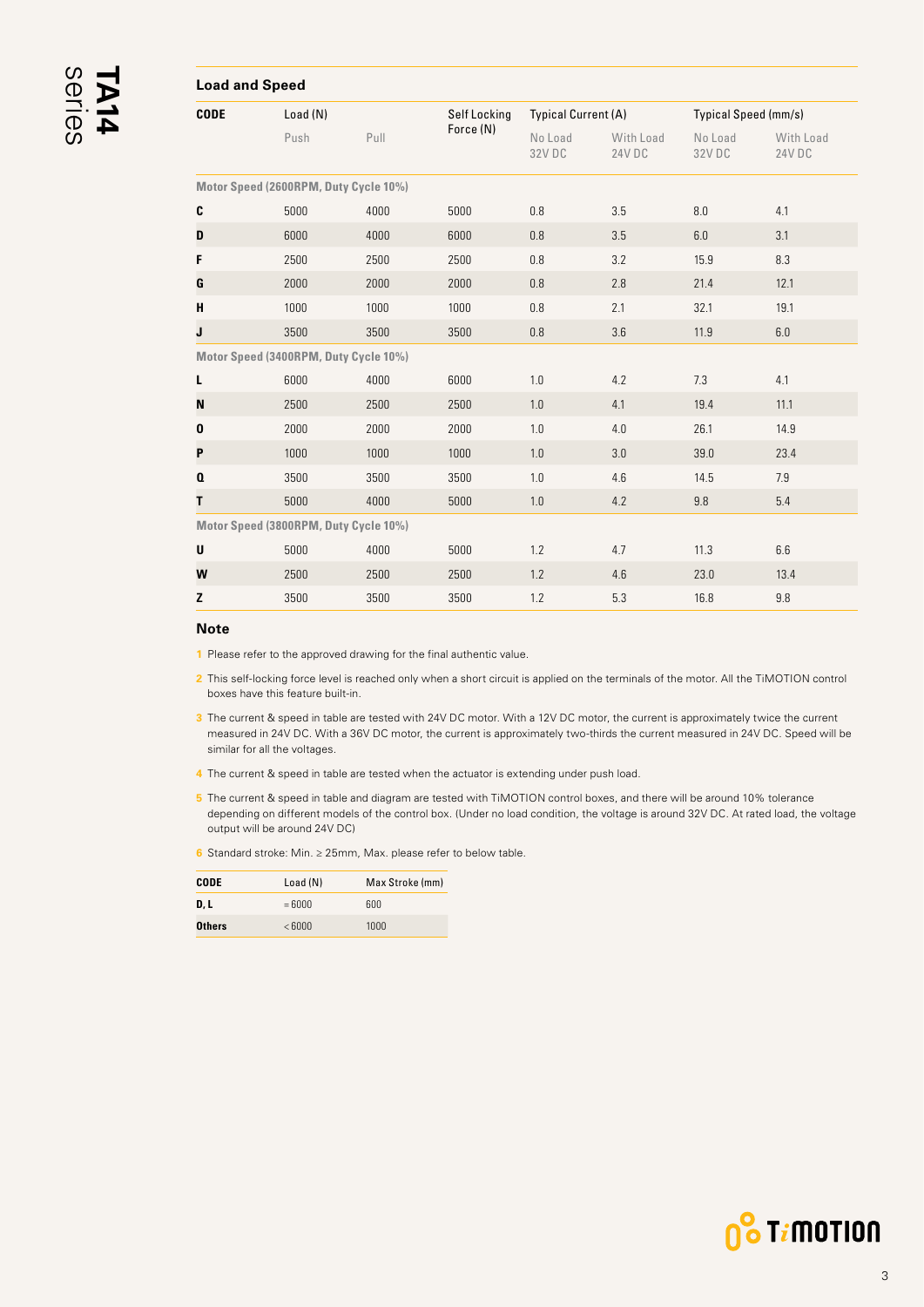#### **Performance Data (24V DC Motor)**

Motor Speed (2600RPM, Duty Cycle 10%)



Speed vs. Load





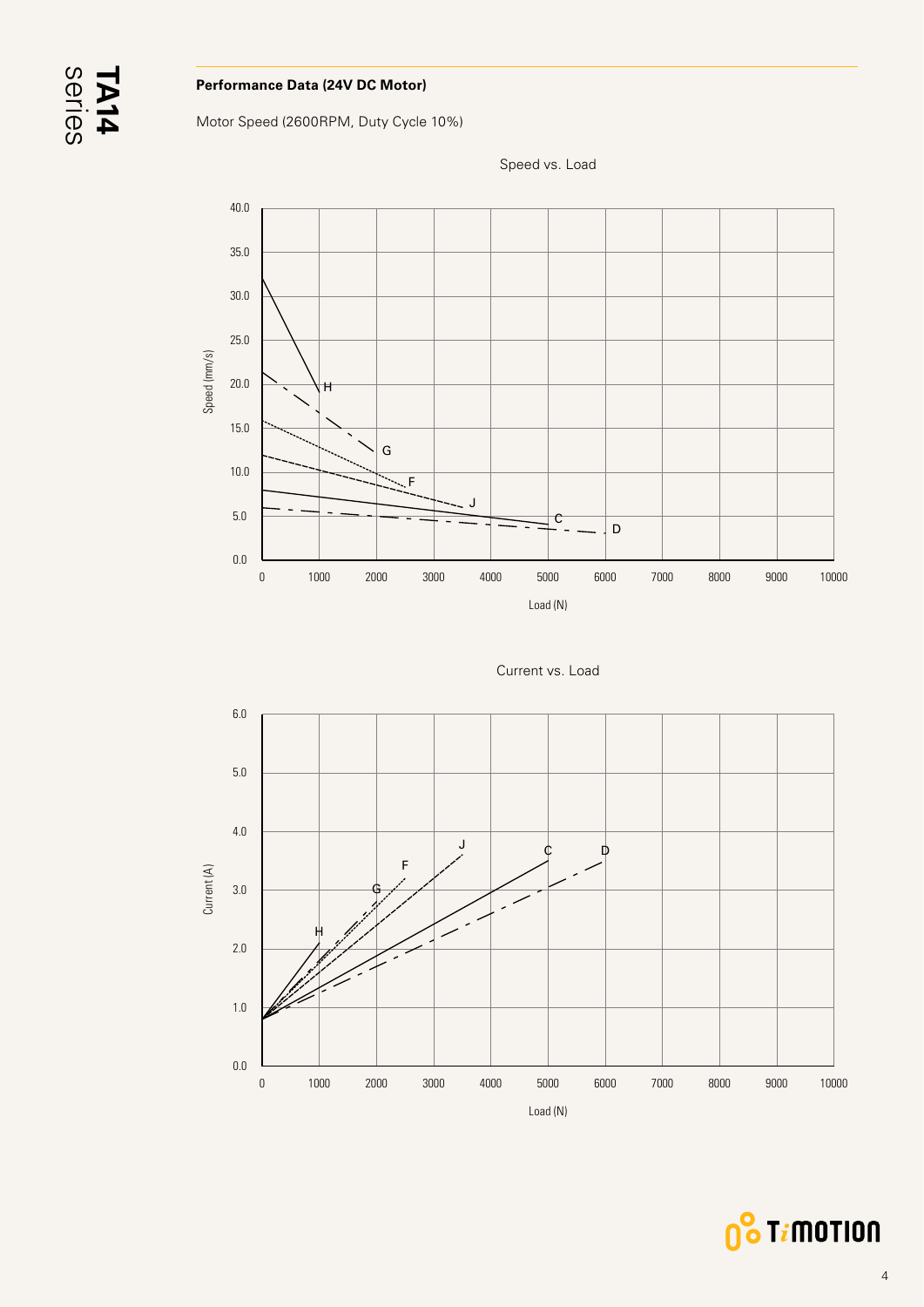#### **Performance Data (24V DC Motor)**

Motor Speed (3400RPM, Duty Cycle 10%)



Speed vs. Load





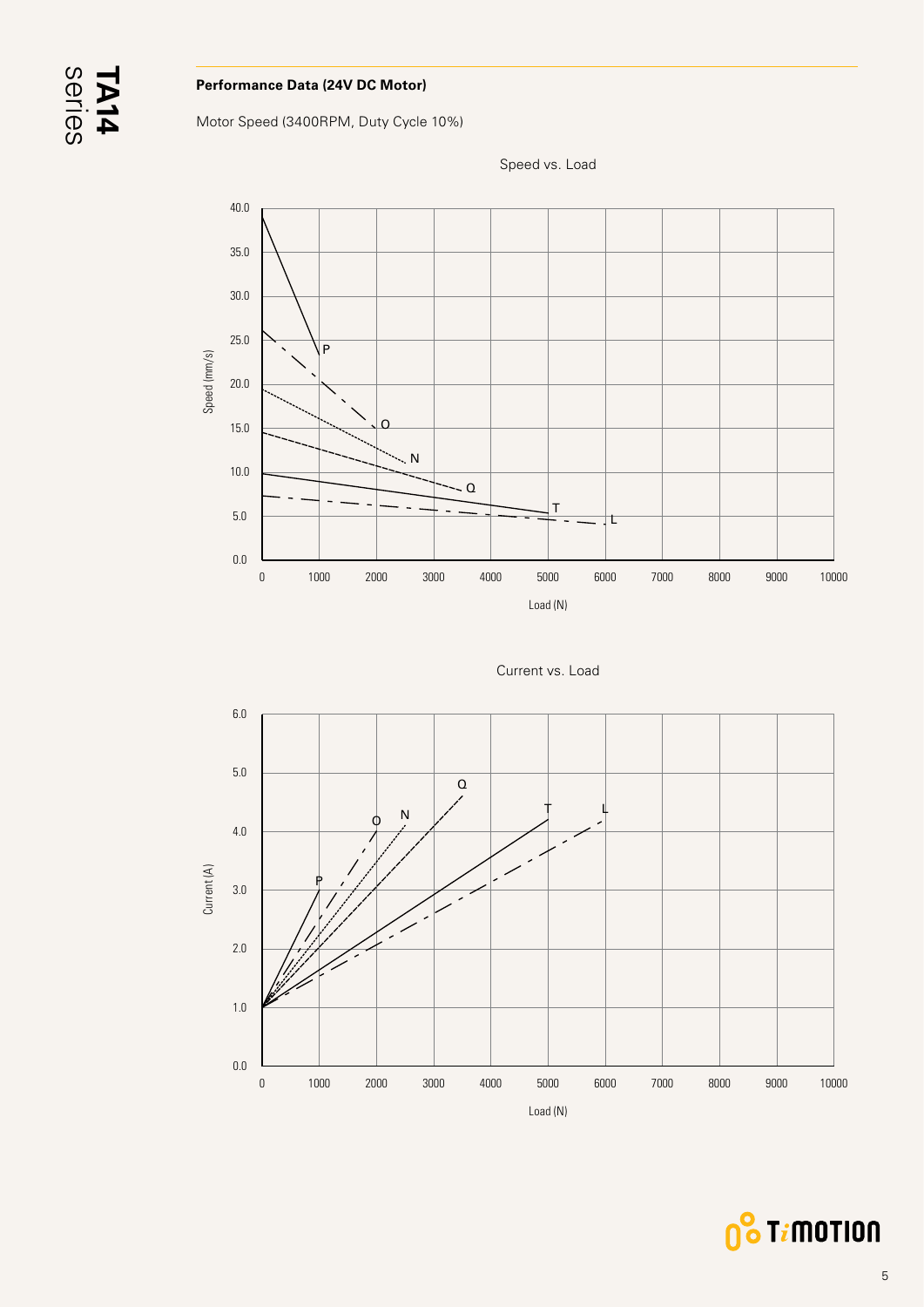#### **Performance Data (24V DC Motor)**

Motor Speed (3800RPM, Duty Cycle 10%)



Speed vs. Load





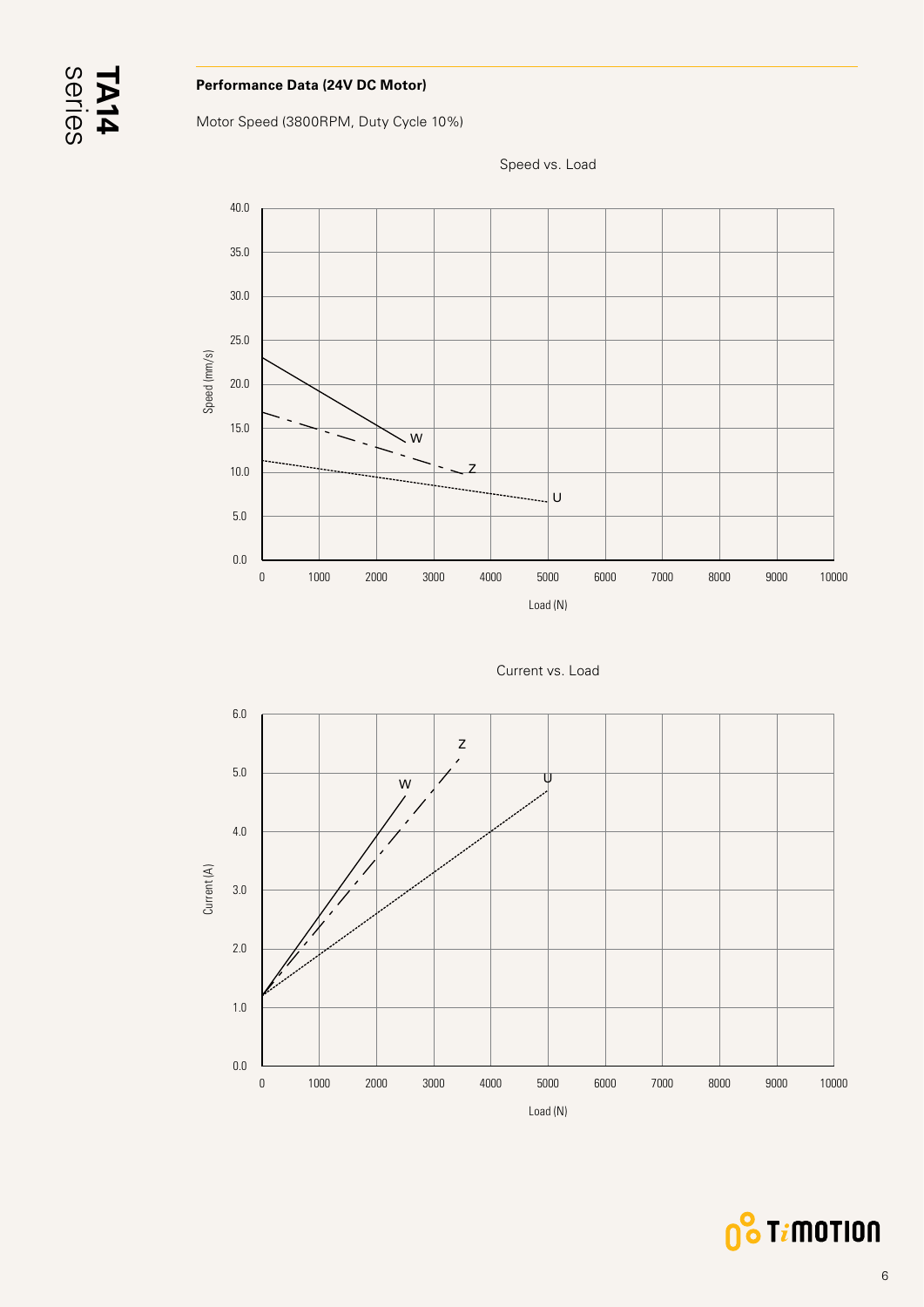### **TA14** Ordering Key



| <b>Voltage</b>                                                  | $1 = 12V$ DC                                    | $2 = 24V$ DC                                                                                        | $3 = 36V$ DC                                                                                                                                                                                                           | $5 = 24V$ DC, PTC                                               |  |
|-----------------------------------------------------------------|-------------------------------------------------|-----------------------------------------------------------------------------------------------------|------------------------------------------------------------------------------------------------------------------------------------------------------------------------------------------------------------------------|-----------------------------------------------------------------|--|
|                                                                 |                                                 |                                                                                                     |                                                                                                                                                                                                                        |                                                                 |  |
| <b>Load and Speed</b>                                           | See page 3                                      |                                                                                                     |                                                                                                                                                                                                                        |                                                                 |  |
| Stroke (mm)                                                     | See page 3                                      |                                                                                                     |                                                                                                                                                                                                                        |                                                                 |  |
| <b>Retracted Length</b><br>(mm)                                 | See page 8                                      |                                                                                                     |                                                                                                                                                                                                                        |                                                                 |  |
| <b>Rear Attachment</b><br>(mm)<br>See page 8                    |                                                 | 1 = Plastic, U clevis, slot 6.1, depth 17.0, hole 10.2                                              |                                                                                                                                                                                                                        |                                                                 |  |
| <b>Front Attachment</b>                                         |                                                 | $1 =$ Punched hole on inner tube + plastic cap, without                                             |                                                                                                                                                                                                                        | $6$ = Punched hole on inner tube, without slot, hole 12.2       |  |
| (mm)                                                            | slot, hole 10.2, plastic bush                   |                                                                                                     | 7 = Aluminum casting, U clevis, slot 6.2, depth 17.0,<br>hole 10.2<br>8 = Aluminum casting, U clevis, slot 6.2, depth 17.0,<br>hole 12.2<br>9 = Aluminum casting, U clevis, slot 6.2, depth 17.0, hole<br>10.2, T-bush |                                                                 |  |
| See page 9                                                      | slot, hole 12.2                                 | $2$ = Punched hole on inner tube + plastic cap, without                                             |                                                                                                                                                                                                                        |                                                                 |  |
|                                                                 |                                                 | 3 = Plastic, U clevis, slot 8.2, depth 20.2, hole 10.2, for<br>load push < 4000N & pull < 2500N     |                                                                                                                                                                                                                        |                                                                 |  |
|                                                                 |                                                 | 4 = Plastic, U clevis, slot 8.2, depth 20.2, hole 12.2, for<br>load push < $4000N$ & pull < $2500N$ |                                                                                                                                                                                                                        |                                                                 |  |
|                                                                 | plastic bush                                    | 5 = Punched hole on inner tube, without slot, hole 10.2,                                            |                                                                                                                                                                                                                        |                                                                 |  |
| <b>Color (Gear box)</b>                                         | $1 = Black$                                     | $5 =$ Dark grey                                                                                     |                                                                                                                                                                                                                        |                                                                 |  |
| <b>Special Functions</b><br>for Spindle Sub-<br><b>Assembly</b> | $0 = \text{Without}$                            | $1 = Safety nut$                                                                                    | $2 =$ Standard push only                                                                                                                                                                                               | $3 =$ Safety nut and standard<br>push only                      |  |
| <b>Connector</b>                                                | $1 =$ Direct cut operation with single actuator |                                                                                                     | $2$ = Direct cut operation with 2 actuators                                                                                                                                                                            |                                                                 |  |
| See page 9                                                      |                                                 |                                                                                                     |                                                                                                                                                                                                                        |                                                                 |  |
| <b>Output Signals</b>                                           | $0 = \text{Without}$                            |                                                                                                     |                                                                                                                                                                                                                        |                                                                 |  |
| <b>Brake</b>                                                    | $0 = \text{Without}$                            | $4 =$ Spindle brake (4.5N)                                                                          | $M = Motor$ brake                                                                                                                                                                                                      |                                                                 |  |
| <b>Load Type</b>                                                | $T = Push$                                      | $P = P$ ull                                                                                         |                                                                                                                                                                                                                        | $1 = Push + Pull$ , mainly push $2 = Push + Pull$ , mainly pull |  |
|                                                                 |                                                 |                                                                                                     |                                                                                                                                                                                                                        |                                                                 |  |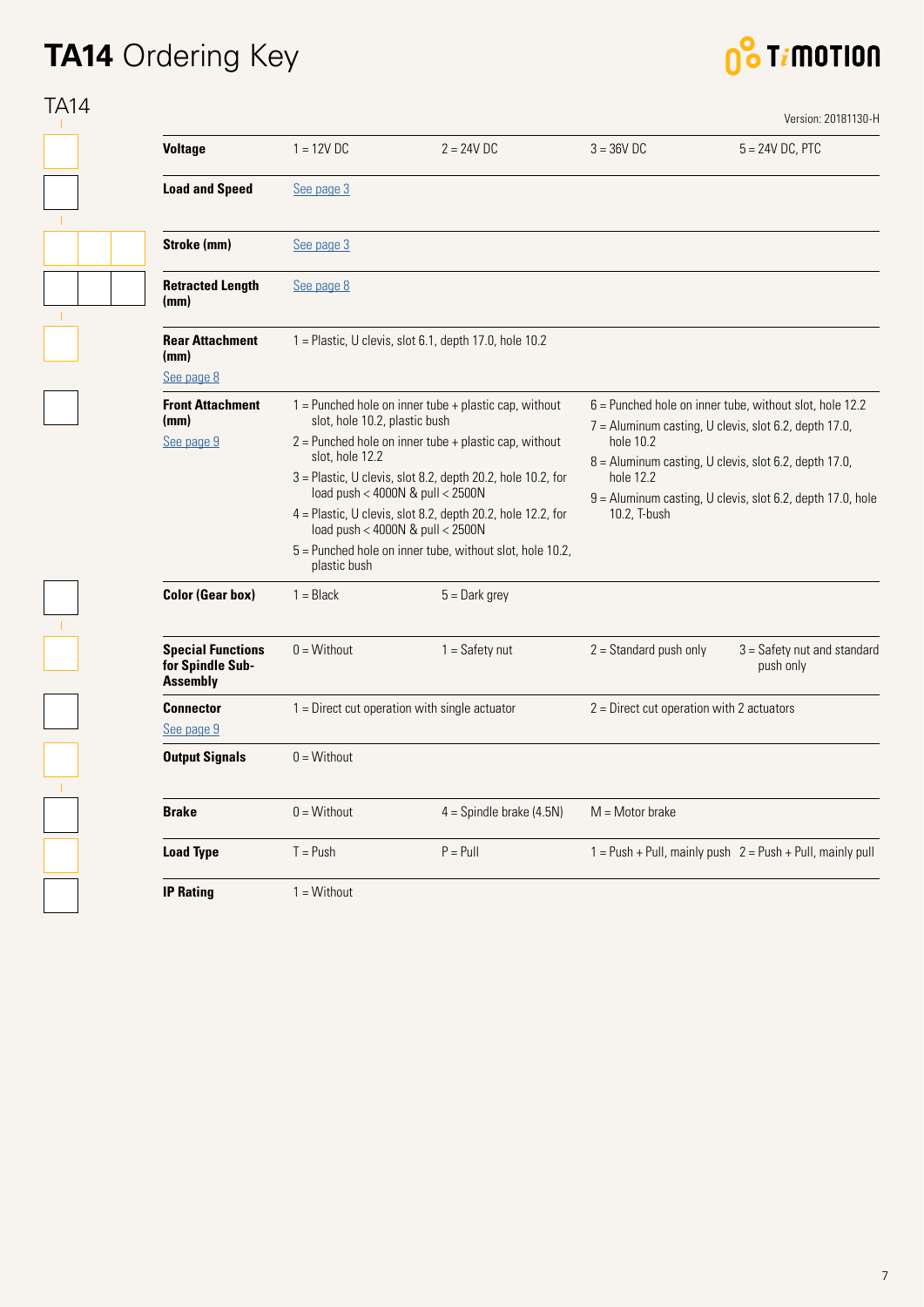#### <span id="page-7-0"></span>**Retracted Length (mm)**

1. Calculate A+B+C = Y

2. Retracted length needs to ≥ Stroke+Y

| A.                   |                   |                    |  |
|----------------------|-------------------|--------------------|--|
| <b>Front Attach.</b> |                   |                    |  |
| 1, 2, 5, 6           | $+163$            |                    |  |
| 3,4                  | $+185$            |                    |  |
| 7, 8, 9              | $+175$            |                    |  |
|                      |                   |                    |  |
| В.                   |                   |                    |  |
| Stroke (mm)          | Load (N)          |                    |  |
|                      | < 6000            | $= 6000$           |  |
| 25~150               |                   |                    |  |
| 151~200              |                   |                    |  |
| 201~250              | $\qquad \qquad -$ | $+5$               |  |
| 251~300              | $\blacksquare$    | $+10$              |  |
| $301 - 350$          | $+5$              | $+15$              |  |
| 351~400              | $+10$             | $+20$              |  |
| 401~450              | $+15$             | $+25$              |  |
| 451~500              | $+20$             | $+30$              |  |
| $501 - 550$          | $+25$             | $+35$              |  |
| 551~600              | $+30$             | $+40$              |  |
| 601~650              | $+35$             | Χ                  |  |
| 651~700              | $+40$             | Χ                  |  |
| 701~750              | $+45$             | Χ                  |  |
| 751~800              | $+50$             | Χ                  |  |
| 801~850              | $+55$             | $\pmb{\mathsf{X}}$ |  |
| 851~900              | $+60$             | Χ                  |  |
| 901~950              | $+65$             | Χ                  |  |
| 951~1000             | $+70$             | X                  |  |

| C.           |                          |                          |  |  |  |
|--------------|--------------------------|--------------------------|--|--|--|
| <b>Front</b> | <b>Spindle Function</b>  |                          |  |  |  |
| Attach.      | 0, 1                     | 2, 3                     |  |  |  |
| 1, 2, 5, 6   | $\overline{\phantom{a}}$ | $+5$                     |  |  |  |
| 3,4          | $\overline{\phantom{a}}$ | $\overline{\phantom{a}}$ |  |  |  |
| 7, 8, 9      | $\overline{\phantom{0}}$ | $\overline{\phantom{0}}$ |  |  |  |

#### **Rear Attachment (mm)**

1 = Plastic, U clevis, slot 6.1, depth 17.0, hole 10.2